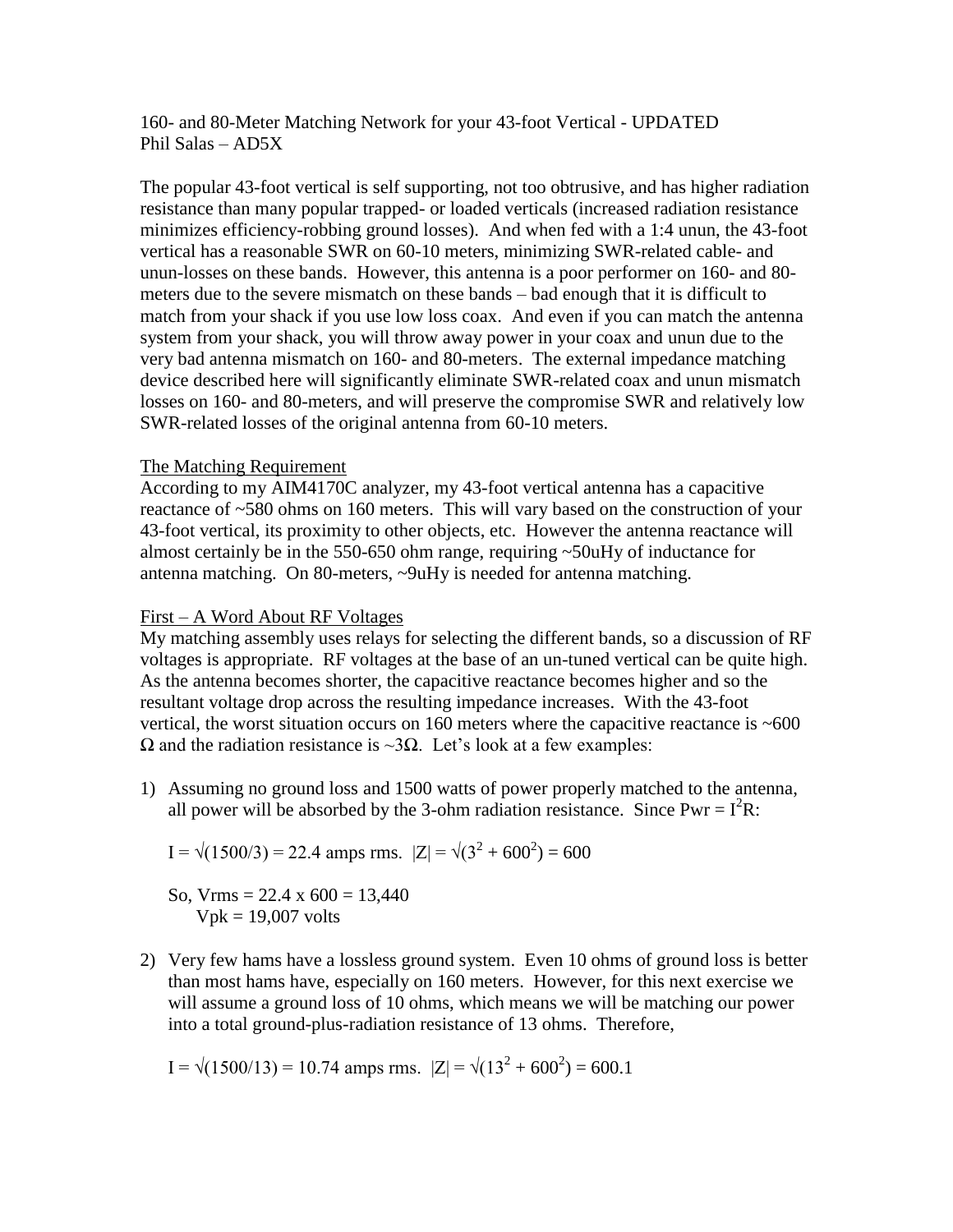- So, Vrms =  $10.74 \times 600.1 = 6,445$ .  $Vpk = 9,115$  volts
- 3) In my case, I have a 500 watt Elecraft KPA500 amplifier. Assuming 10 ohms ground loss:
	- $I = \sqrt{(500/13)} = 6.2$  amps rms.
	- So, Vrms =  $6.2 \times 600.1 = 3,721$  $Vpk = 5,262$  volts

The relay I used is a 3PDT Deltrol 375TM, part number 21014-81. It is available from [www.galco.com/buy/Deltrol-Controls/21014-81](http://www.galco.com/buy/Deltrol-Controls/21014-81) as well as other on-line sources. This relay has 3.1KV peak contact-to-contact and 5.3KV peak contact-to-coil voltage breakdown ratings, and three sets of contacts that can be put in series to increase the breakdown voltage rating. This relay can be used in a full legal limit application if applied properly. If you use a different relay, make the calculations to determine if your substituted relay will be adequate for your power level.

Because the feed-point voltage can be so high, you can have arcing across the box from a simple output screw terminal when operating on 160 meters. To minimize the possibility of arcing, a ceramic feedthru insulator is used on the output of the matching unit, and the high-voltage ends of the large and short coils are supported with nylon hardware.

### The All-Band Matching Solution

The matching unit schematics are shown in Figures 1 & 2. Figure 2 is used with a BiasT if operating voltages are provided via the coax cable. The internal bias-T consists of three 0.01uf 3KV capacitors in parallel (Mouser 581-5ST103MCMCA) for DC blocking, and a 100uhy choke (Mouser 542-4632-RC) for RF isolation. This RF choke has no resonances in the HF ham bands (details on a BiasT can be found elsewhere on this website). When unpowered, the 1:4 unun connects directly to the antenna preserving the original 60-10 meter compromise SWR. +12V or -12V resonates the antenna on 80- or 160-meters respectively. The unun secondary taps into the inductor at the 200 ohm point on 80- and 160-meters.

The coil does dissipate some power. The calculated inductor  $Q = 427$ ,  $XL = 534$  and RL (loss resistance) = 1.22 ohms. See<http://hamwaves.com/antennas/inductance.html> (don't forget to convert to millimeters). All power (1500 watts) is matched into the ground loss (assume 10 ohms), inductor loss (1.22 ohms), and radiation resistance (3 ohms). So:

 $I = \sqrt{1500/(10+3+1.22)} = 10.27$  amps rms. So power dissipated in the inductor is: Pd =  $I^2R = 10.27^2 \times 1.22 = 127$  watts at full legal limit power. Remember that operating at 1500 watts on 160 meters with low duty cycle modes like CW and SSB will result in a reduction of the inductor power dissipation to about 25-30% of the maximum value.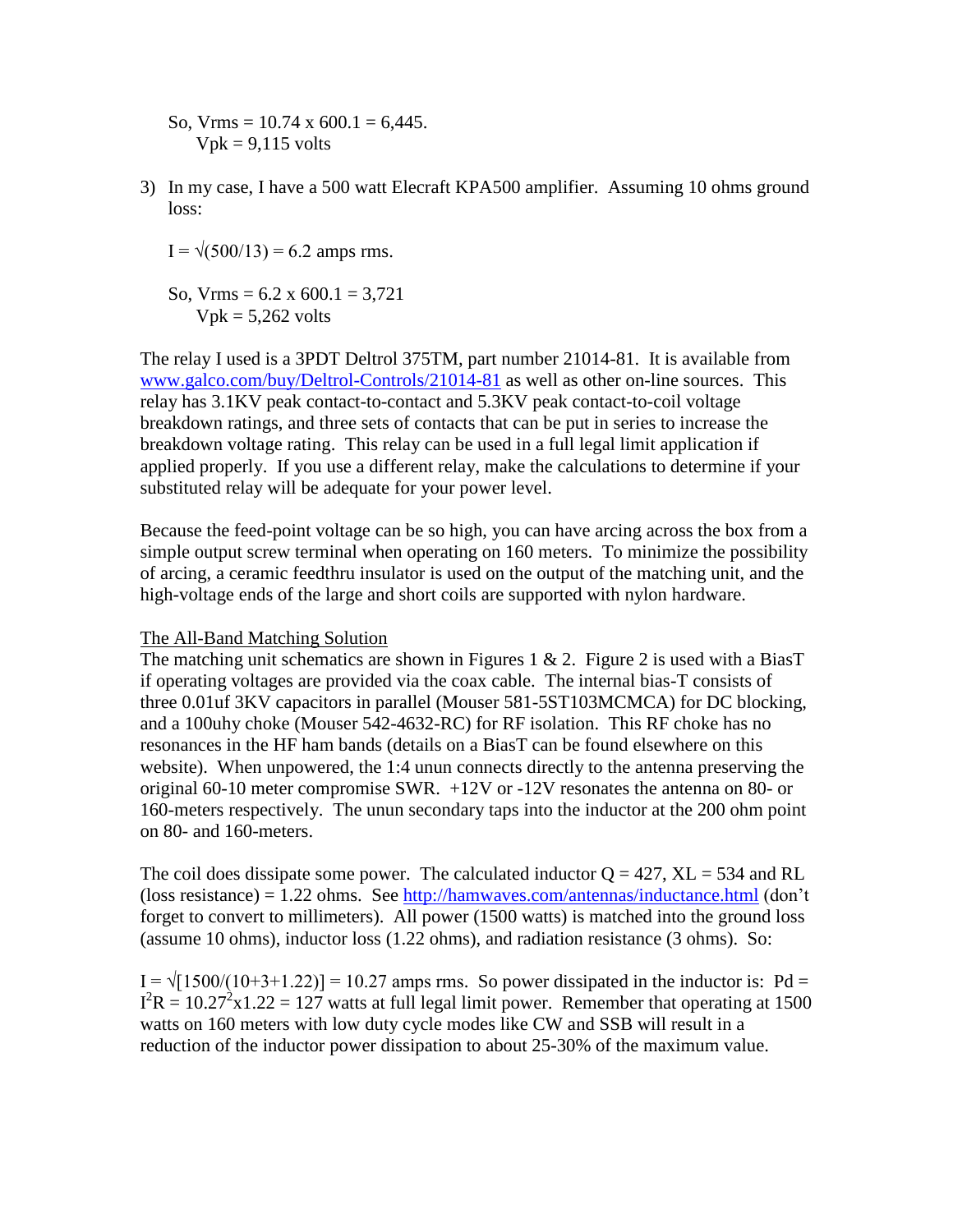

The matching unit is built into an 8"x8"x4" electrical junction box. Start by placing an 8 inch length of 2" wide aluminum duct tape along the internal right side of the box.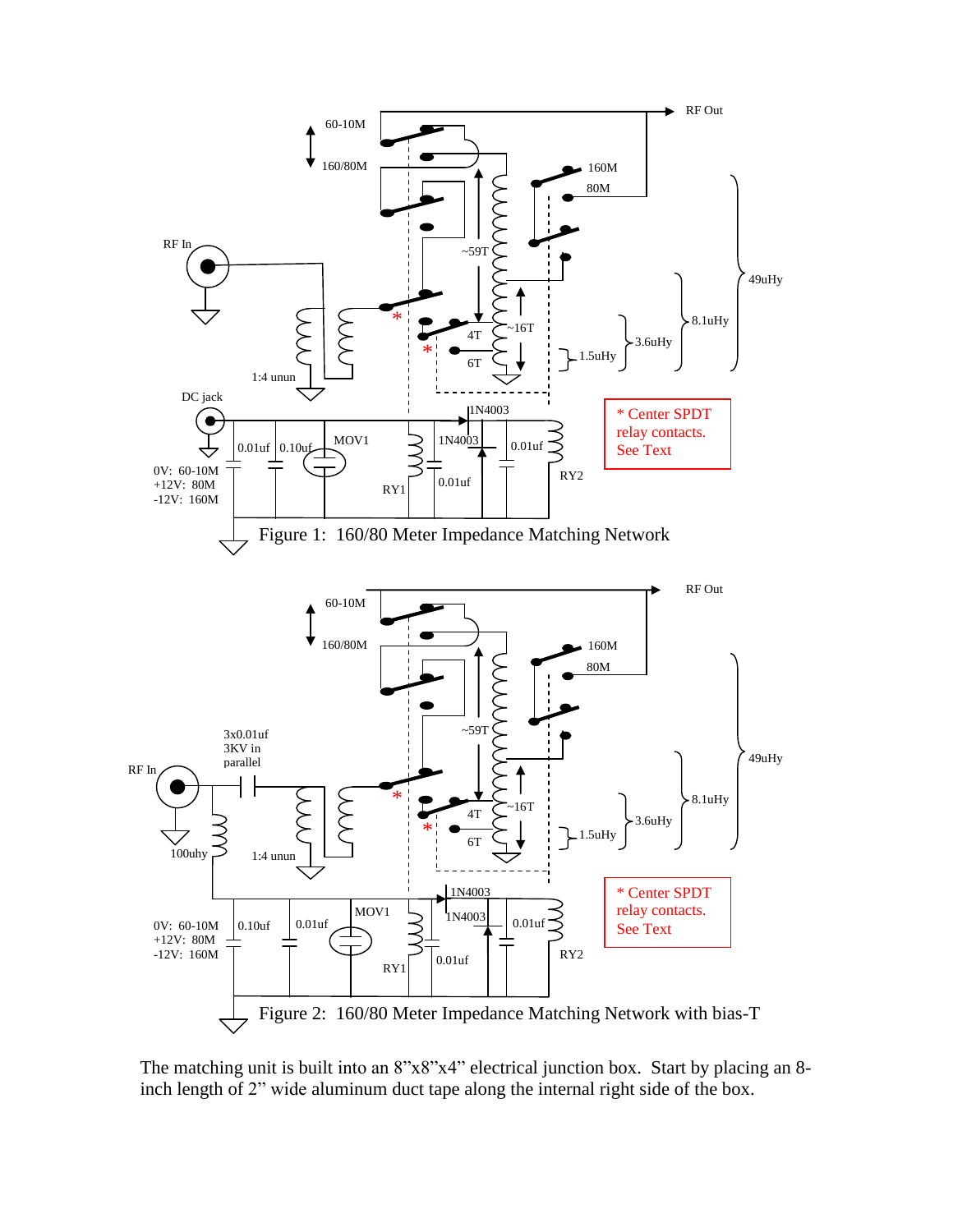Mount the 1:4 unun, SO-239 connector, DC jack, terminal strip and coil ground terminal & screw as shown in Figures 3, 4 and 5. Use a piece of bare pc board material and a 2" #8 stainless steel screw and hardware to support the unun. Drill a hole with a step-drill so the DC jack just fits. Then solder #22 gauge leads to the jack, squirt hot glue into the hole, and insert the jack into the hole. As the box won't fit the full inductor length needed, cut the coil into two pieces of 61 turns and 13 turns. Cut the coil at 63 turns and unwrap the wire to 61 turns. This leaves some plastic support at the high-voltage end of the coil. File the plastic support ends if the coil fits too tight, then hot-glue the coil in place (the bottom coil turn is soldered to the ground lug). Support the smaller coil on #6 nylon screws/nuts and #6 solder lugs as shown in Figure 6. Solder the bottom coil turn to the ground lug. Tin the coil at 6T and 10T above ground for the 80M and 160M input tap points. And tin the coil at turns 13, 14, 15, 16, and 17 for the 80M shorting requirement. Mount the relays to the bottom of the case as shown in Figure 7. I used 14-gauge solid wire (house wiring) for most wiring, and 14-gauge stranded wire for the relay-to-coil interfaces. Figure 8 is a close-up of the relay wiring. #8 stainless-steel hardware and a #8 solder lug is used for coil ground. Note the terminal strip with the diodes, MOV and bypass capacitors. Table 1 lists the parts and part sources.





Figure 3: Split inductor & unun mounted Figure 4: AL tape, term strip, & coil ground



Figure 5: Ground, terminal strip, DC and RF mounting locations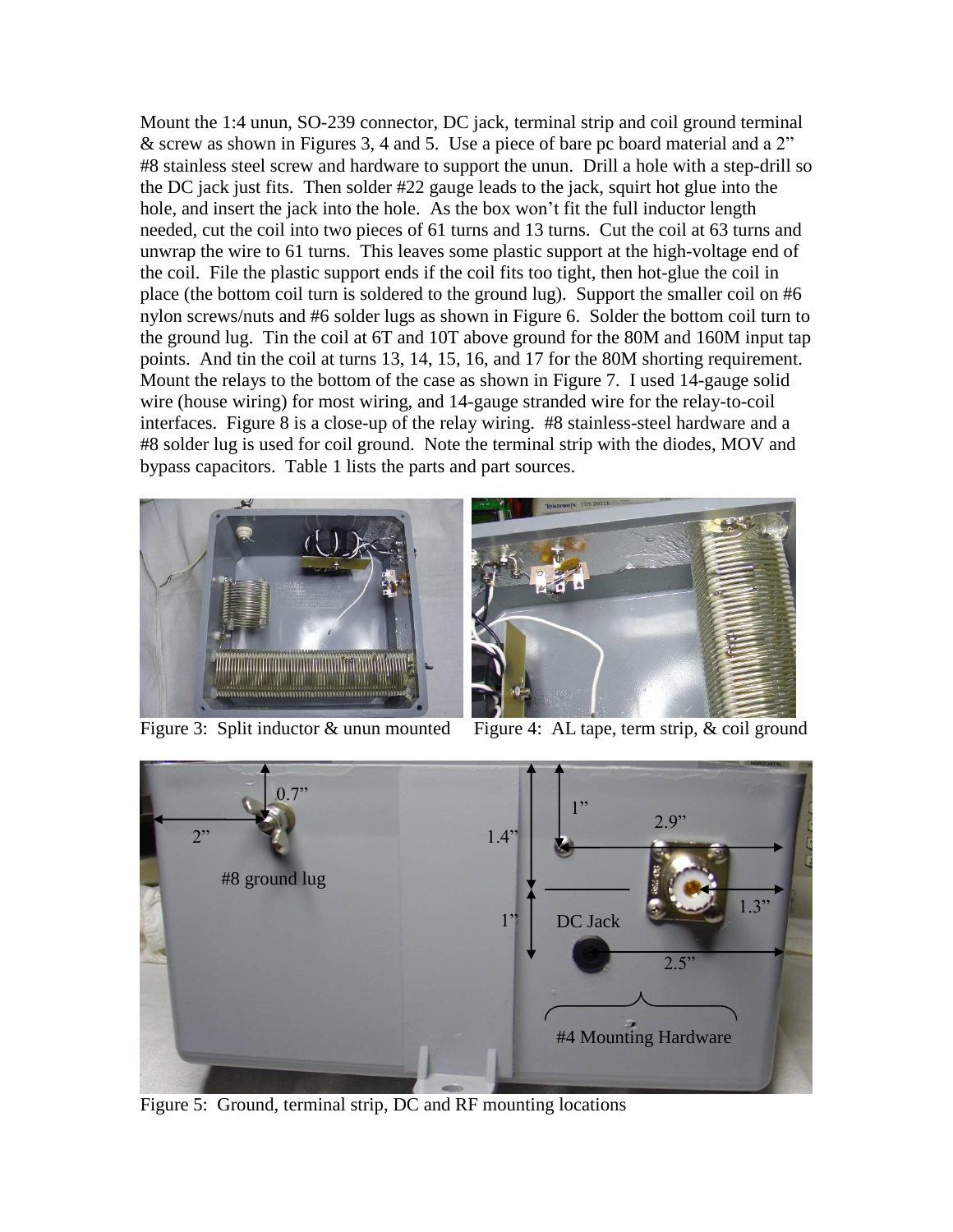

Figure 6: Hot glue and nylon-screw supports for the two coils



Figure 7: All components mounted

# Relay Connections

Because the voltage across the coil can be very high on 160 meters, relay contacts are series-connected to increase the breakdown voltage. The inductor taps also result in more voltage-above-ground to increase the breakdown voltage. The problem is the contact-tocoil 5.3KV peak breakdown rating. Because the outer SPDT contacts are connected via insulated wires and separated from the coil by 0.1-0.2", the center SPDT relay common wires contact the coil. Both the coil and common wires are insulated but there is no airgap separation between them. This common wire-to-coil contact determines the breakdown voltage rating. To get around this, use the center SPDT relay contacts for the lowest potential interfaces as indicated in the schematic. Just duplicate the relay wiring as shown in Figure 8.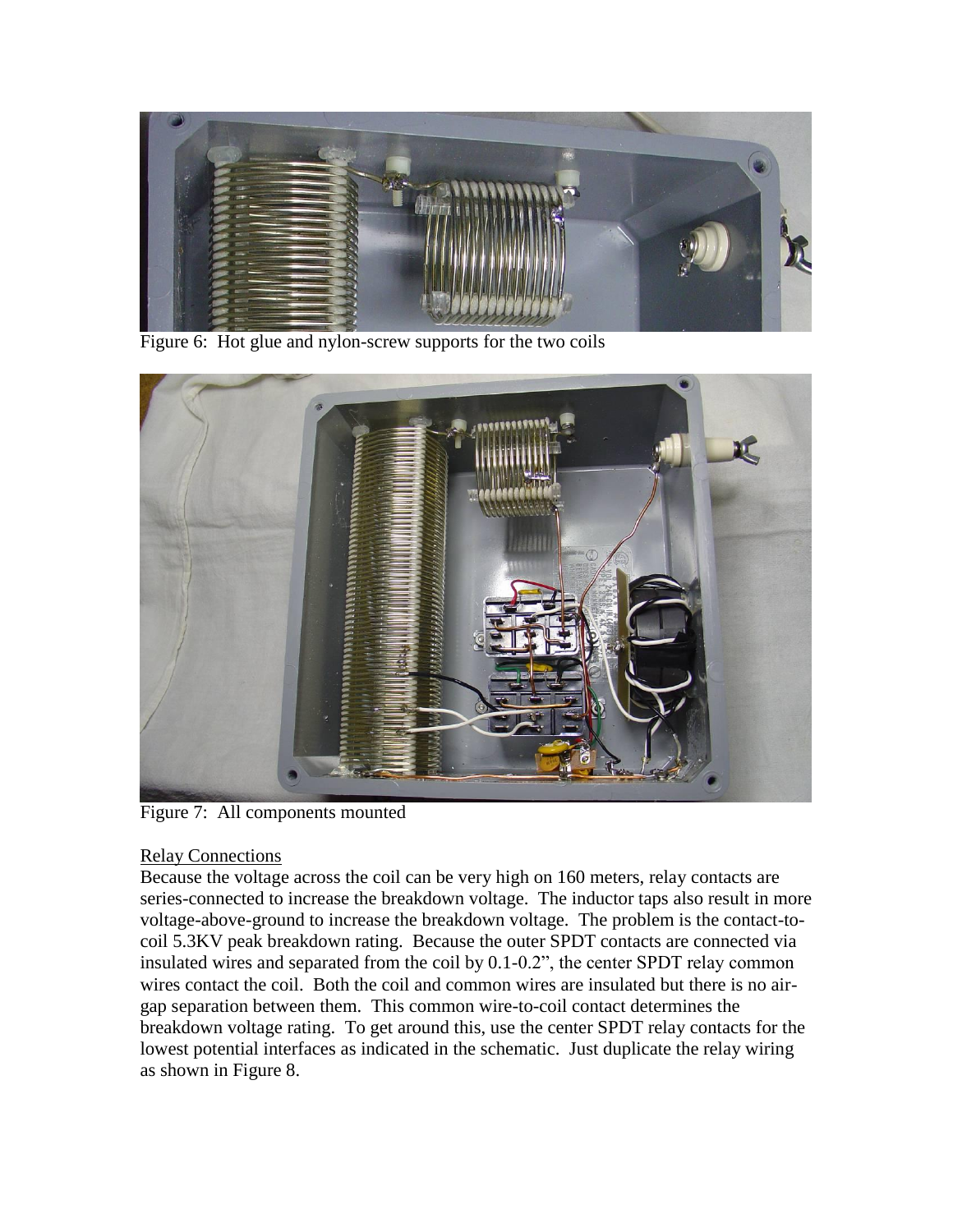

Figure 8: Close-up of relay wiring. Coil tap points are turns above ground.

One last thing: The electrical box is well sealed and water resistant. However, in humid climates with lots of temperature swings (like the Dallas area where I live) the box will "breath" and water can collect inside. I drilled three 1/16"D holes along the bottom of the unit, and a 1/16"D hole on each side to permit any water condensation to drain out. I angled the side holes so that they would be opposite any falling rain. You can see one side hole in Figure  $5 -$  just above the "i" in "mounting". This method works great to keep water from collecting inside the unit, and the holes are small enough that there has been no problem with ants (or other bugs) getting into the unit – also a real potential problem in my area!

| <b>QTY</b>     | Description                    | Source/Part Number      | Price ea. |
|----------------|--------------------------------|-------------------------|-----------|
| -1             | 8x8x4" electrical junction box | Lowes/Home Depot        | \$22.00   |
| 8"             | 2" wide aluminum duct tape     | Lowes/Home Depot        |           |
| $\overline{2}$ | 3PDT Power Relay (RY1/2)       | Deltrol 375TM, 21014-81 | \$17.00   |
| 1              | 2"Dx12"L #12 79uHy coil        | MFJ 404-0669            | \$37.95   |
| $\mathbf{1}$   | SO-239 connector               | MFJ-7721                | \$1.49    |
| $\mathbf{1}$   | $1:4$ 1.5KW unun               | MFJ 10-10989D or build  | \$29.95   |
| $\mathbf{1}$   | Ceramic Feedthru               | MFJ 606-1006            | \$3.95    |
| 2              | 1N4003 diode                   | Mouser 512-1N4003       | \$0.07    |
| 3              | $2.1x5.5mm$ DC Jack            | Mouser 163-1060-EX      | \$0.88    |
| $\mathbf{1}$   | 18VDC MOV (MOV1)               | Mouser 576-V22ZA2P      | \$0.24    |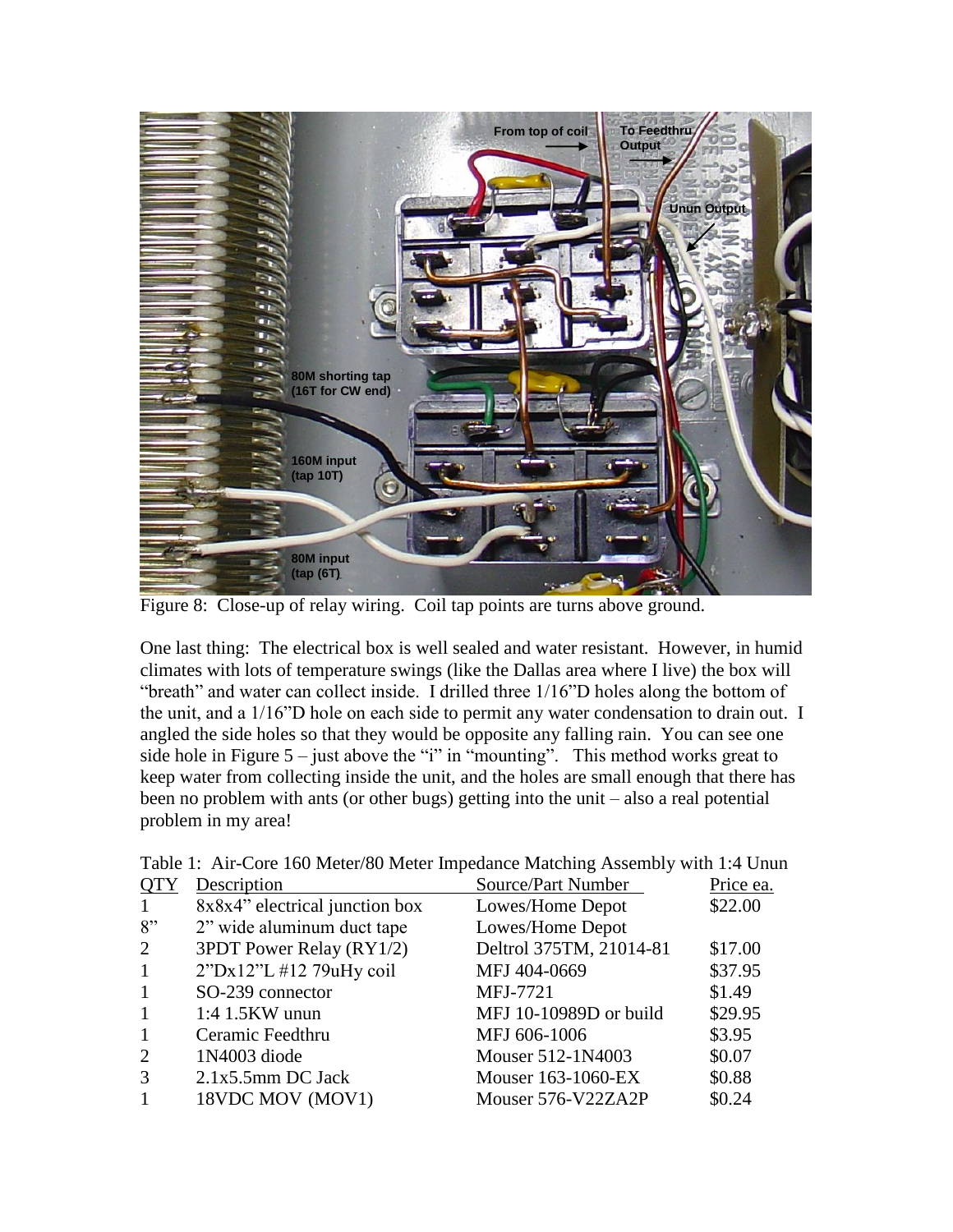| 1              | 0.10uf capacitor              | Mouser 581-SR215C104KAR \$0.17 |        |
|----------------|-------------------------------|--------------------------------|--------|
| 3              | 0.01uf capacitor              | Mouser 581-5ST103MCMCA \$0.17  |        |
| 1              | 6-lug terminal strip          | Mouser 158-1006                | \$1.14 |
| 2              | #4 solder lugs                | Mouser 534-7325                | \$0.17 |
| 2              | #6 solder lugs                | Mouser 534-7326                | \$0.17 |
| $\mathbf{1}$   | #8 solder lug                 | Mouser 534-7327                | \$0.17 |
| $\overline{2}$ | Micro-gator clips             | <b>Mouser 548-34</b>           | \$0.48 |
| 2              | <b>Test Clips</b>             | Mouser 13AC130                 | \$0.48 |
| $\mathbf{1}$   | $1.97x1.38x0.8"$ plastic box  | Mouser 546-1551GBK             | \$1.60 |
| $\mathbf{1}$   | <b>DPDT</b> Center-Off Switch | Mouser 633-M202301             | \$4.76 |
| $\mathbf{1}$   | 12VDC 1-amp Wall XFMR         | All Electronics DCTX-1212      | \$7.50 |

Miscl: 8-32x1.25" stainless steel screw, nut, wingnut, lockwashers for ground stud at base of coil. 8-32x2" stainless steel screw, two nuts, two lockwashers and scrap pcb material for 1:4 unun support. 6-32x1" and 4-40x1" stainless-steel hardware for relay, connectorg and terminal strip mounting – Lowes, ACE, Home Depot.

### Unun Discussion

Since the antenna is unbalanced, a current balun or voltage unun (NOT a voltage balun) is used. A voltage unun can be built (Figure 9) or purchased (Figure 10). Pay attention to the proper connections as shown in the figures.



Figure 9: Voltage Unun Wiring

Figure 10: Voltage Unun (MFJ 10-10989D shown)

### Switch Control

A 12VDC 1-amp wall wart provides the control voltages that are isolated from your station power supply. The parts list calls out the wall-wart I used, but this is not critical. The two relays draw close to  $\frac{1}{2}$ -amp total, so you should use a 1-amp wall-wart. A DPDT/Center-Off switch is used for control switching, wired as shown in Figures 11 & 12 below. Figure 13 shows the switch mounted in the small plastic box. I used 2.1x5.5mm DC jacks for the DC input & output from the switch control box.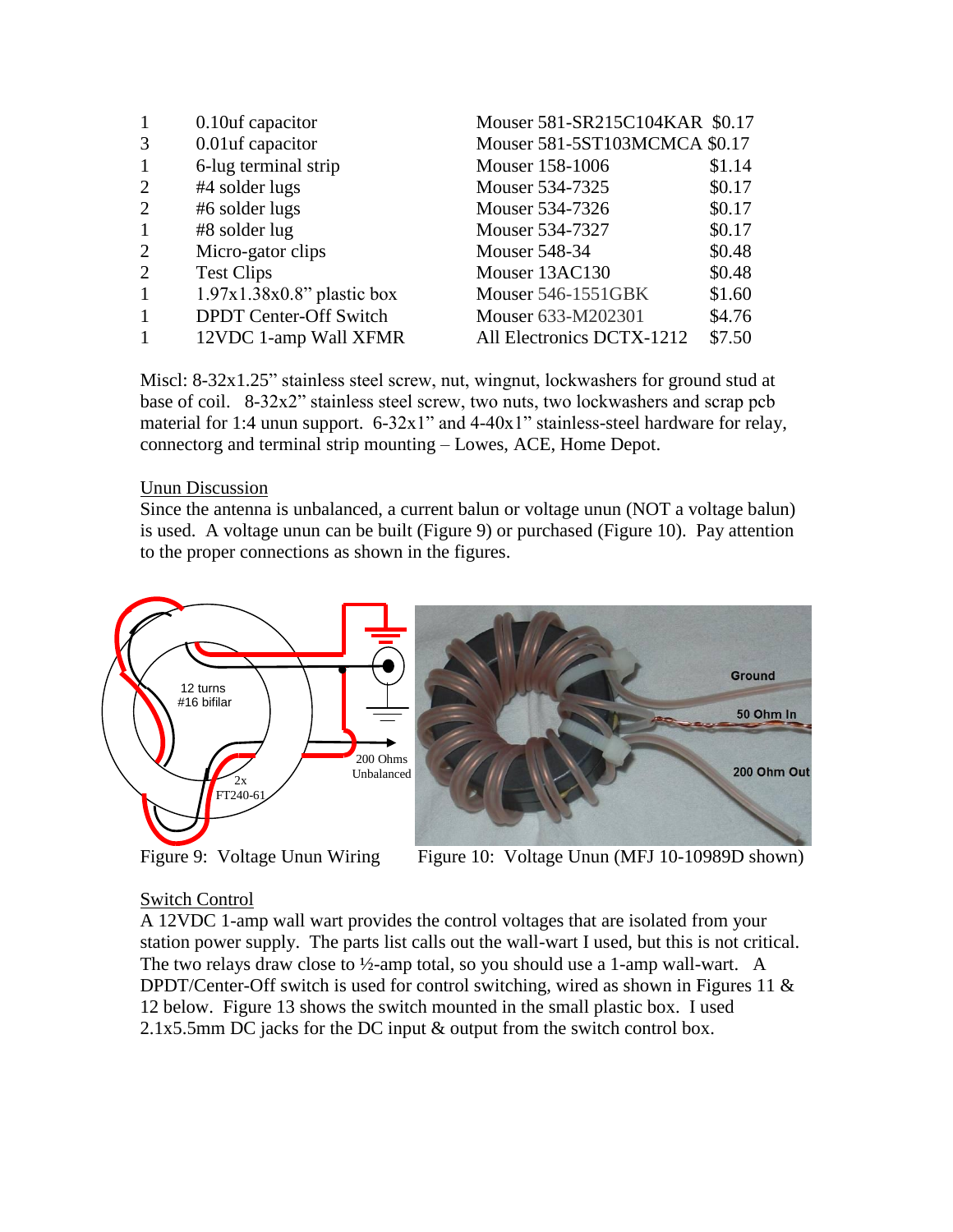



Figure 11: DC Switch Schematic

Figure12: Physical Switch Wiring



Figure 13: Relay Switching Unit

# Matching Network Resonance

The coil input tap points (6T above ground for 160M & 10T above ground for 80M) can be soldered in place. But the total coil inductance must be adjusted for proper 160M and 80M operation. For tuning, use jumpers made with test-clips and micro-clips (Figure 14).



Figure 14: Test clips

One jumper is used to short turns at the upper end of the small coil for 160M, and the second jumper temporarily connects the relay contact and coil for 80M operation. With the matching assembly connected to the base of your 43-foot vertical, enable 160 meter operation by applying -12VDC. Jumper turns on the small coil to obtain your desired 160 meter resonance point. Then solder a piece of 14-gauge buss wire across these turns. As you can see in Figure 7, I shorted five turns on this coil. Next apply +12VDC to enable 80-meter operation and adjust the coil shorting point for your desired resonant frequency. For resonance at about 3600KHz, my tap point was exactly 16T above round. Finally remove the test clip lead and solder the 80M wire between the coil and relay.